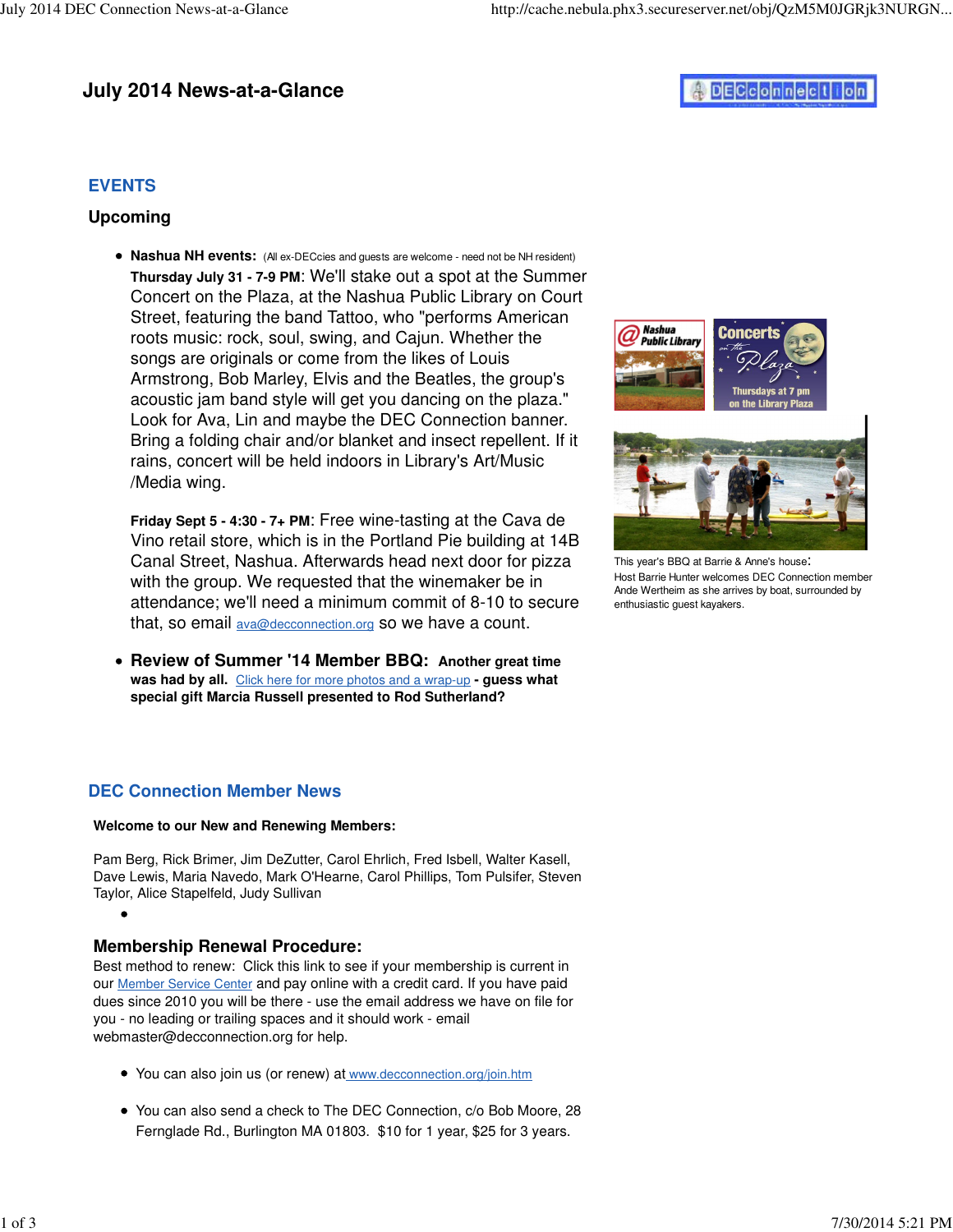If you prefer to use your PayPal account directly (not via our website), use our payment address: [registrations@decconnection.org - p](mailto:registrations@decconnection.org)lease do NOT use any of the Board members' personal email addresses.

**Staying on our email list:** Our newsletter contact manager disables emails if the recipient mail server sends a rejection notice. If in the future you don't receive News-at-a-Glance, or if you change your email address, re-register for our free e-news at<http://www.decconnection.org/mail.htm>

#### **DEC Connection Member NewsBytes**: send yours to:

[webmaster@decconnection.org](mailto:webmaster@decconnection.org) See our new NewsByte archive page.

• John Potucek writes: I'm running for NH State Representative from Derry. I don't know how many ex‐Deccies are or were involved in politics, but it might be an interesting factoid to find out. If there are any ex‐Deccies in the Derry area, I would appreciate their vote and support in the September Primary and the November General Elections. Thanks, John Potucek, Deccie 1980-1995, #119648, [potucek1@comcast.net](mailto:potucek1@comcast.net) Click here to see John's summary statement.

#### **SOAR'55 volunteer opportunities:**

You can chill out this summer by planning to volunteer this fall! While you have the time, check out these new opportunities to share your skills and experience, meet new people, and feel good all at the same time! SOAR 55 provides a personalized and professional volunteer search for adults age 55 and over. Part of the Corporation for National & Community Service RSVP volunteer programs, SOAR 55 places volunteers in positions in Newton and Metro West.

For more information please contact Jan Latorre-Stiller, SOAR 55 Senior Director, at jlatorre[-stiller@ncscweb.org](mailto:stiller@ncscweb.org) or 617-969-5906 x120.

Visit our **website** for a complete list of volunteer positions.

And, please spread the word to your personal and professional networks by forwarding this! Thank you.

# **Sad News Department**

The Digital community, and the computer industry at large, is greatly saddened by the loss of Engineering star Steve Teicher, 70, of Titusville FL, on July 5th following a long bout with Parkinson's Disease. Steve was instrumental in the creation of the PDP-12, PDP-11 and PDP-11/05, and LSI-11 and MicroVAX at Digital and went on to lead efforts at Kubota, Apple, and other companies before retiring to a lecturing career at UCF in Orlando. Our condolences go out to wife Del Thorndike, also Digital, and their family and friends. We have posted several email memorials from ex-DECcies at link below - to add yours email [webmaster@decconnection.org.](mailto:webmaster@decconnection.org)

Sadly, we also lost Manufacturing executive Kevin C. Melia, 67, Acton MA, in July, and Boston District Sales Manager Lou Leggero, 70, Franklin MA, in June. Sincere condolences to their family and friends.

Details are on our Memorials Page







Steve Teicher at UCF



Steve Teicher TOEM, 1979



Kevin Melia